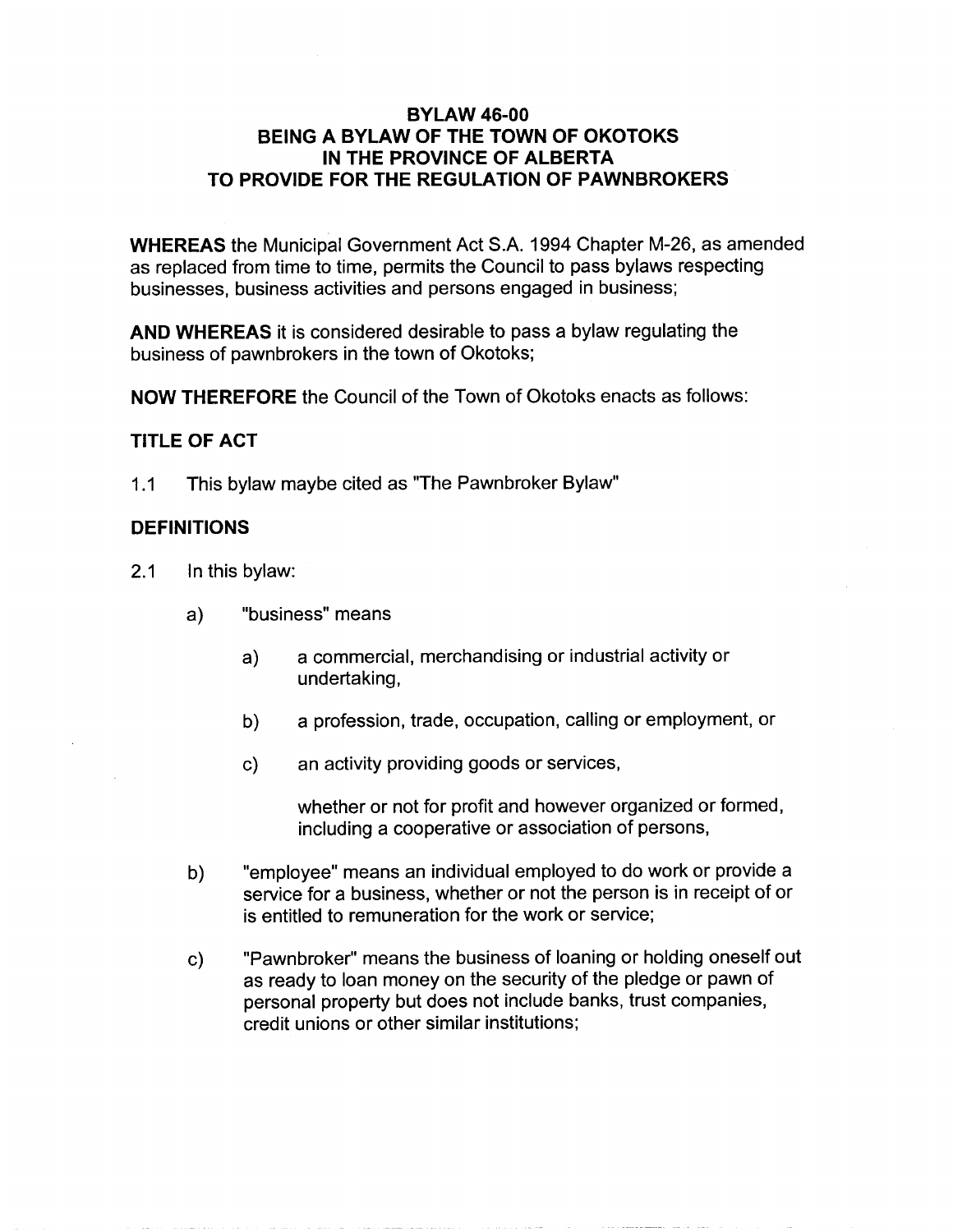- d) " Peace Officer" means any member of the Royal Canadian Mounted Police and Special Constable or Bylaw Enforcement Officer appointed by or for the Town of Okotoks;
- e) " person" means any natural person or <sup>a</sup> body corporate and includes <sup>a</sup> partnership, an association or <sup>a</sup> group of persons acting in concert unless the context explicitly or by necessary implication otherwise requires;
- f) " personal property" means all property capable of ownership including goods, chattels, money, notes, bonds, stocks and intangible property but not land or any interest in land;
- g) " premises" means <sup>a</sup> store, office, dwelling unit, warehouse, factory, building, enclosure or other place occupied or capable of being occupied, by any person for the purpose of carrying on any business;
- h) " second hand goods" means any previously owned personal property.

# PAWNBROKER'S BUSINESS PROCEDURES

- 3.1 A Pawnbroker may not carry on business in the Town of Okotoks without <sup>a</sup> valid business license issued by the Town of Okotoks and further must comply with the land use bylaw of the Town of Okotoks.
- 3.2 A Pawnbroker may carry on the business of <sup>a</sup> pawnbroker and of purchasing and selling second hand goods on the same premises.
- 3.3 A Pawnbroker must keep records in <sup>a</sup> form satisfactory to <sup>a</sup> Peace Officer in which will be permanently recorded at the time of each transaction relating to pawned personal property or second hand goods, the following information:
	- a) the full name of the employee who accepted or purchased personal property;
	- b) an accurate, detailed, legible description of each item of personal property and all markings, serial numbers, make or model or other identification attached, placed or marked on the property by the manufacture or vendor thereof;
	- c) the date and time of day when the property was given to the Pawnbroker as security;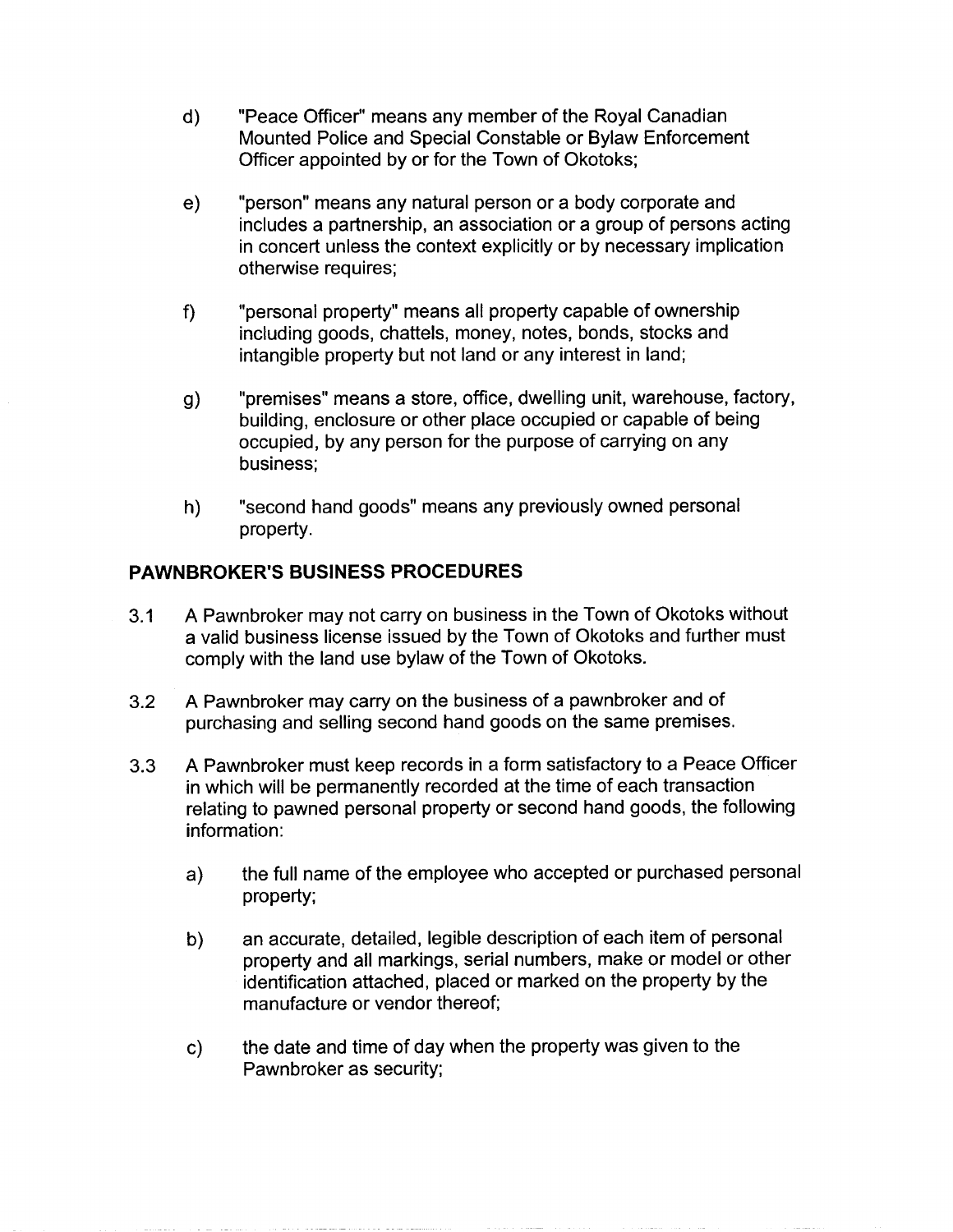- d) the rate of interest which is to be charged on the loan which is made on the security of the pledge; and
- e) the first name, middle name, surname, and address, and detailed description of the person or persons tendering the property as security for the loan, including, but not limited to, the record of the numbers from two forms of identification, at least one of which is government issued picture identification confirming the name and address given.
- 3.4 A Pawnbroker must:
	- a) Not erase, deface or alter an entry in the record kept pursuant to subsection 3.3;
	- b) Not direct or allow any person to erase, deface or alter an entry in the record kept pursuant to subsection 3.3;
	- c) Immediately provide on demand to <sup>a</sup> Peace Officer the record kept pursuant to subsection 3.3.
- 3.5 A Pawnbroker must at the time <sup>a</sup> borrower deposits or delivers any personal property as security for <sup>a</sup> loan, deliver to the borrower <sup>a</sup> note or memorandum signed by the Pawnbroker containing <sup>a</sup> summary of the information which is required to be inserted in the record kept pursuant to subsection 3.3, other than the description of the borrower, without required or accepting any fee or charge for so doing.
- 3.6 A Pawnbroker:
	- a) In addition to keeping the records required under subsection 3.3, will make <sup>a</sup> true, accurate and readable copy of the records and deliver the copy to <sup>a</sup> Peace Officer immediately upon request;
	- b) Must keep:<br>i) all pro
		- all property received as security for a loan and which has not been redeemed within the time allowed to the borrower for redemption, and
		- ii) all second hand goods;

separate and apart from each other and separate and apart froma II other property on the premises for <sup>a</sup> period of <sup>30</sup> days from the time when the property was furnished to the Pawnbrokers as <sup>a</sup> pledge or purchased by the Pawnbroker as second hand goods and shall not sell such property until such period has expired.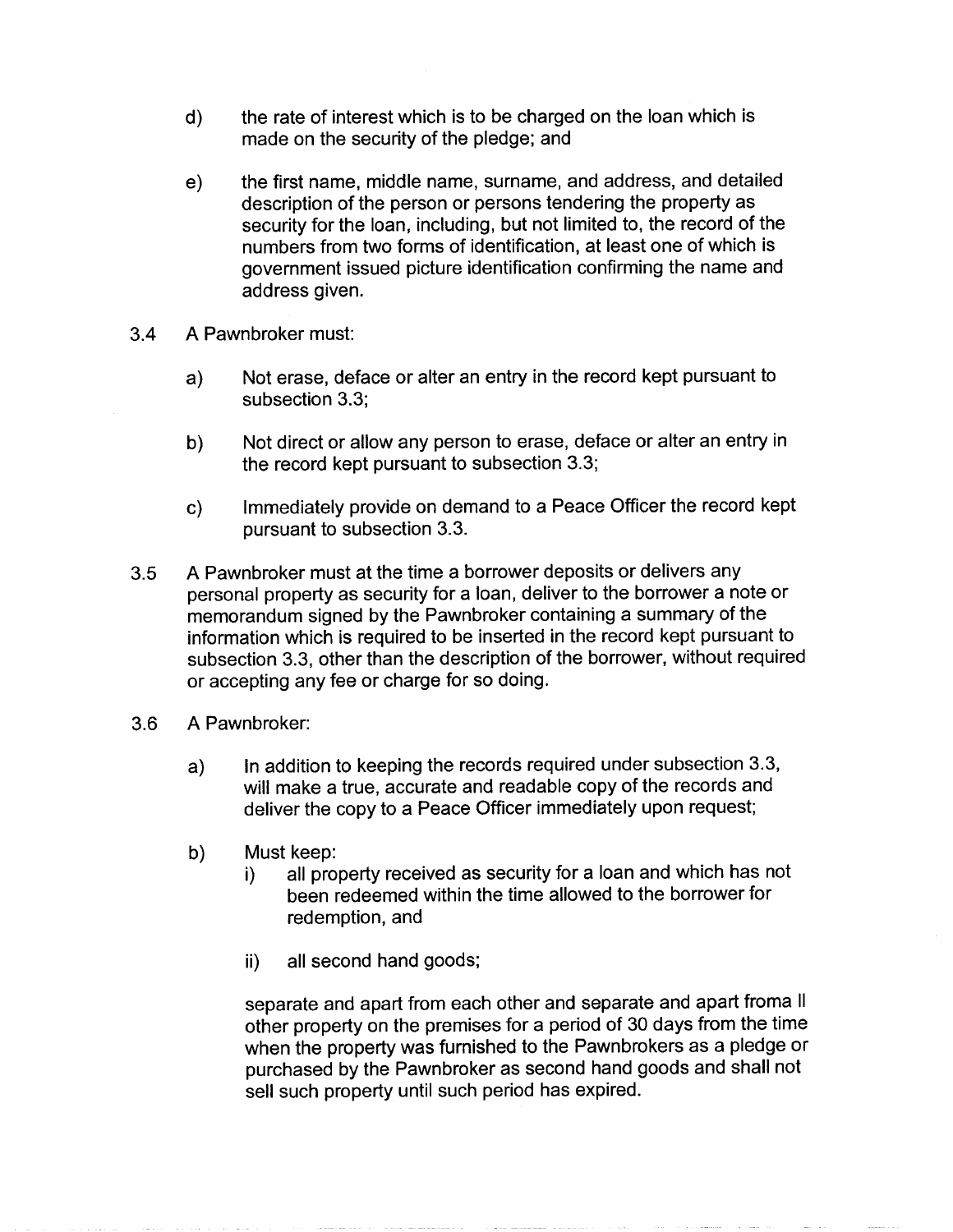- 3.7 A Pawnbroker must not:
	- a) Accept property as security for <sup>a</sup> loan or advance <sup>a</sup> loan on the receipt or promise of delivery of any property from the follows:
		- i) <sup>a</sup> person who is or who appears to be under the influence of alcohol or any drug;
		- ii) <sup>a</sup> person under <sup>18</sup> years of age or;
		- iii) <sup>a</sup> person failing to provide identification as required under subsection 3.3
	- b) Accept property on which the manufacturers identification number or serial number has been removed, defaced, tampered with or in any way altered, unless the prior written approval of <sup>a</sup> Peace Officer has been obtained.

## PENALITIES

- 4.1 Any person who:
	- a) violates any provision of this Bylaw.
	- b) suffers or permits any act or thing to be done in contravention of or in violation of any provision of this Bylaw.
	- c) neglects to do or refrains from doing anything required to be done by the provisions of this Bylaw.
	- d) does any act or thing or omits any act or thing, thus violating any provision of this Bylaw;

is guilty of an offence under this Bylaw and upon summary conviction is liable to a fine not less than the minimum fine set out in this section but not is guilty of an offence under this Bylaw and upon summary convictions in this section<br>liable to a fine not less than the minimum fine set out in this section<br>exceeding \$10,000.00 dollars, and in default of paying such fine exceeding \$10,000.00 dollars, and in default of paying such fine, to imprisonment for a period not exceeding six (6) months.

4.2 The minimum fine and specified penalty payable in respect of <sup>a</sup> contravention of <sup>a</sup> provision of this Bylaw is \$300.00.